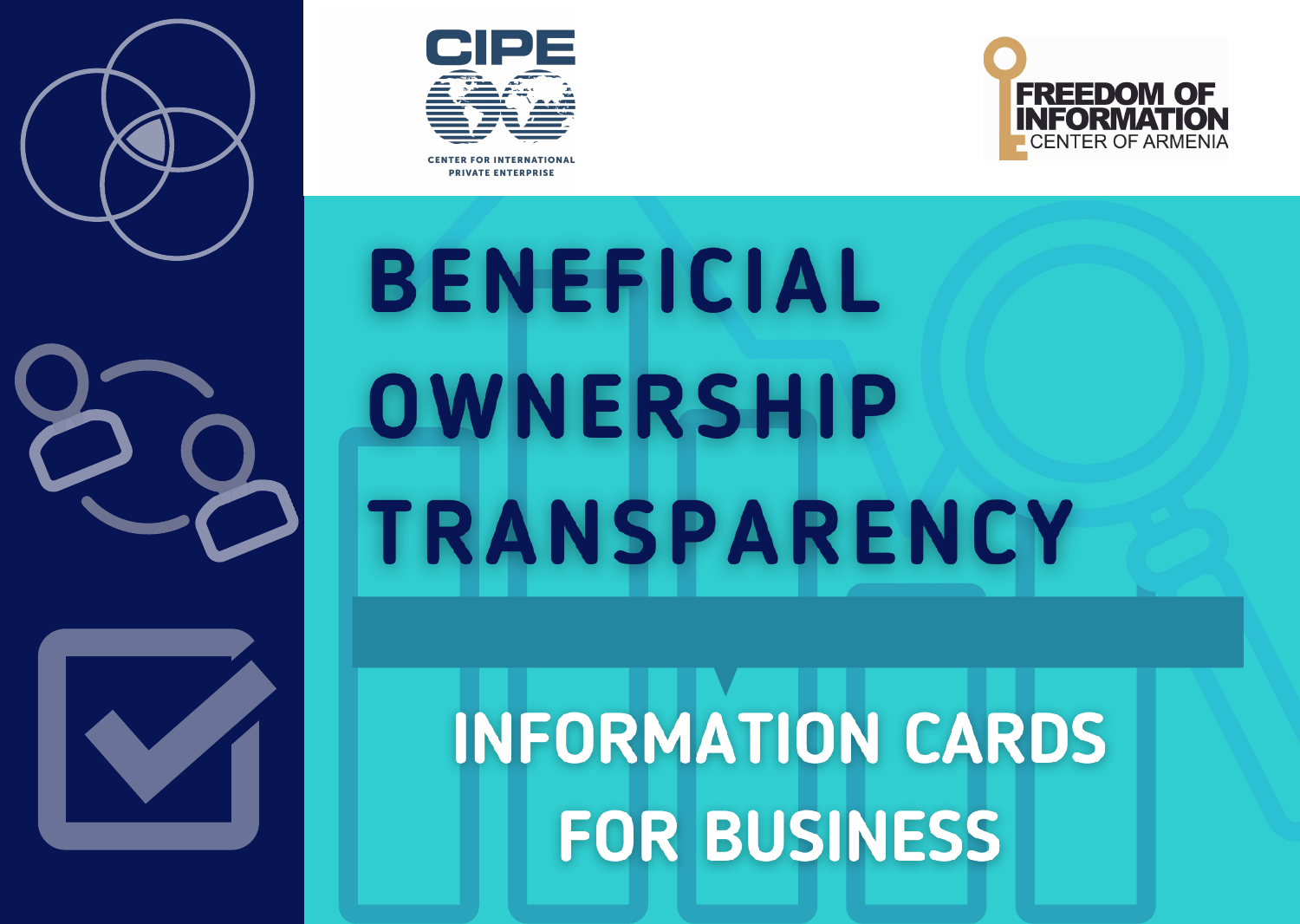#### WHO IS THE BENEFICIAL OWNER OF THE ORGANIZATION AND WHY IS IT IMPORTANT TO IDENTIFY THE BENEFICIAL OWNERS? 1

The beneficial owner of an organization is an individual who owns shares (participation rights) in a company or the individual who controls the organization by other means.

### **How does the owner of the company differ from the beneficial owner?**

Another company may be the owner of a share(s) of the company. In such cases, the beneficial owner of the company is an individual who is at the end of the ownership chain of the company.

**1.1**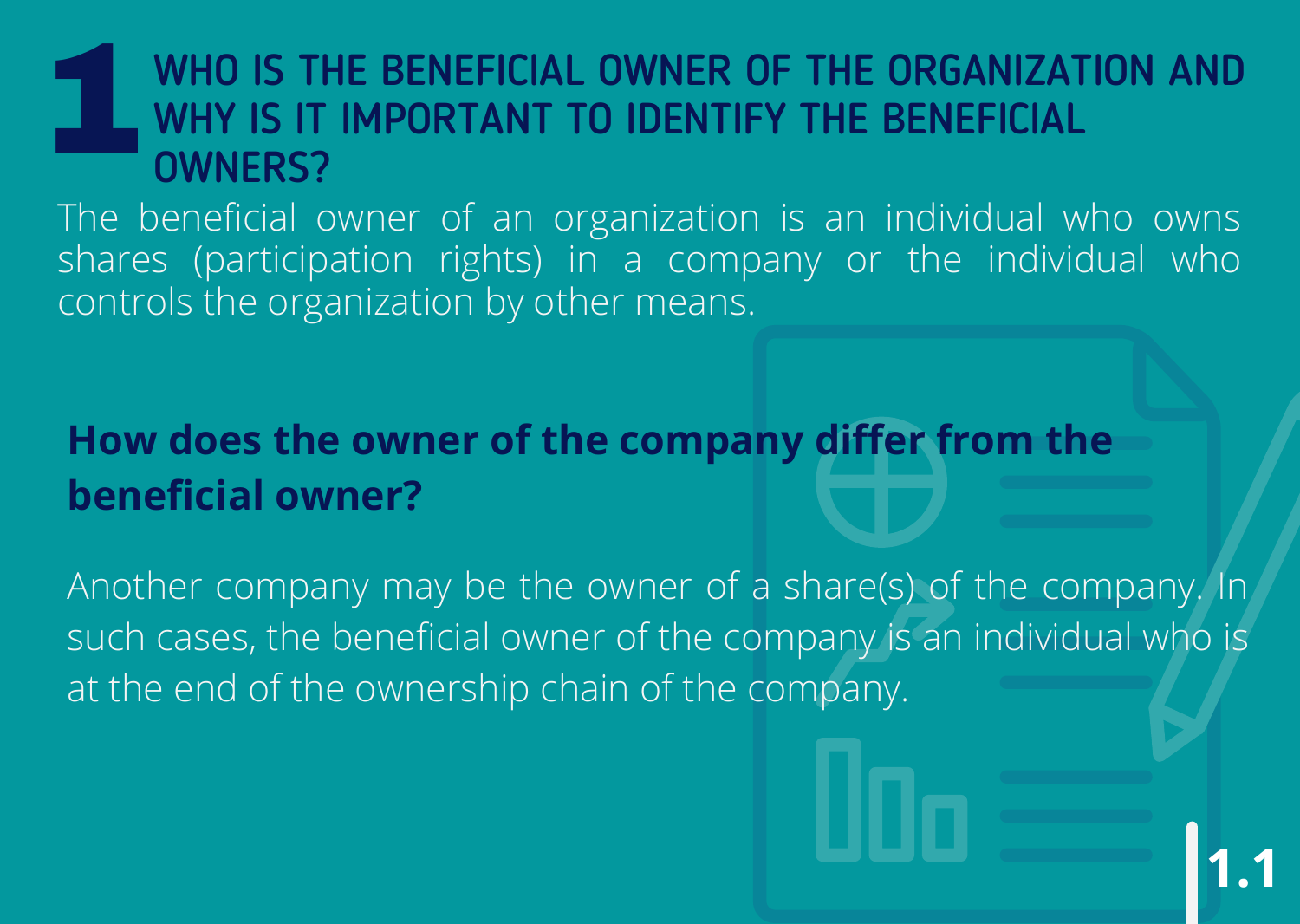In case, if the shares of the company belong to an individual, then the participant of the company and beneficial owner of the company may match.

At the same time, if the shares of the company belong to a third company, the beneficial owner of the company is the individual who possesses the shares of the third company. The sample of the described property chain is shown in the picture. There could also be an even more complex ownership chain between the company and its beneficial owner, with number of companies registered in different countries.

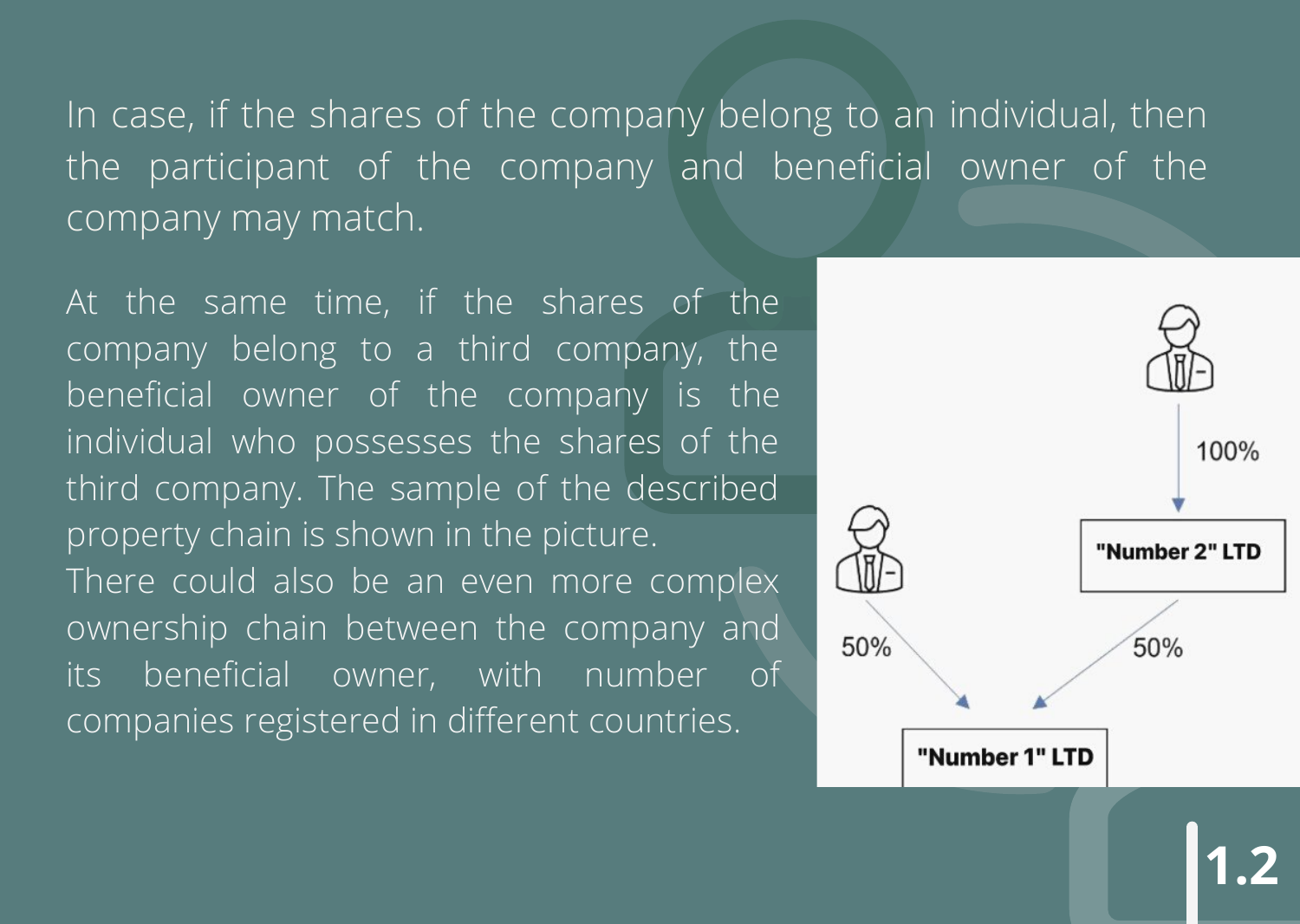#### **Why is it important to identify the beneficial owners?**

Members of the organization should almost never be responsible for the organization's actions. At the same time, in areas of particular importance to society, it is important to reveal who controls the activities of the organization, especially when the organization is committing acts prohibited by criminal legislation.

Identification of the beneficial owners of the organizations is an important preventive tool in the field of fight against financial crimes, especially moneylaundering and corruption.

The system of identification of beneficial owners reduces the attractiveness of committing anonymous crimes by registering companies and allows effective detection of already committed infractions.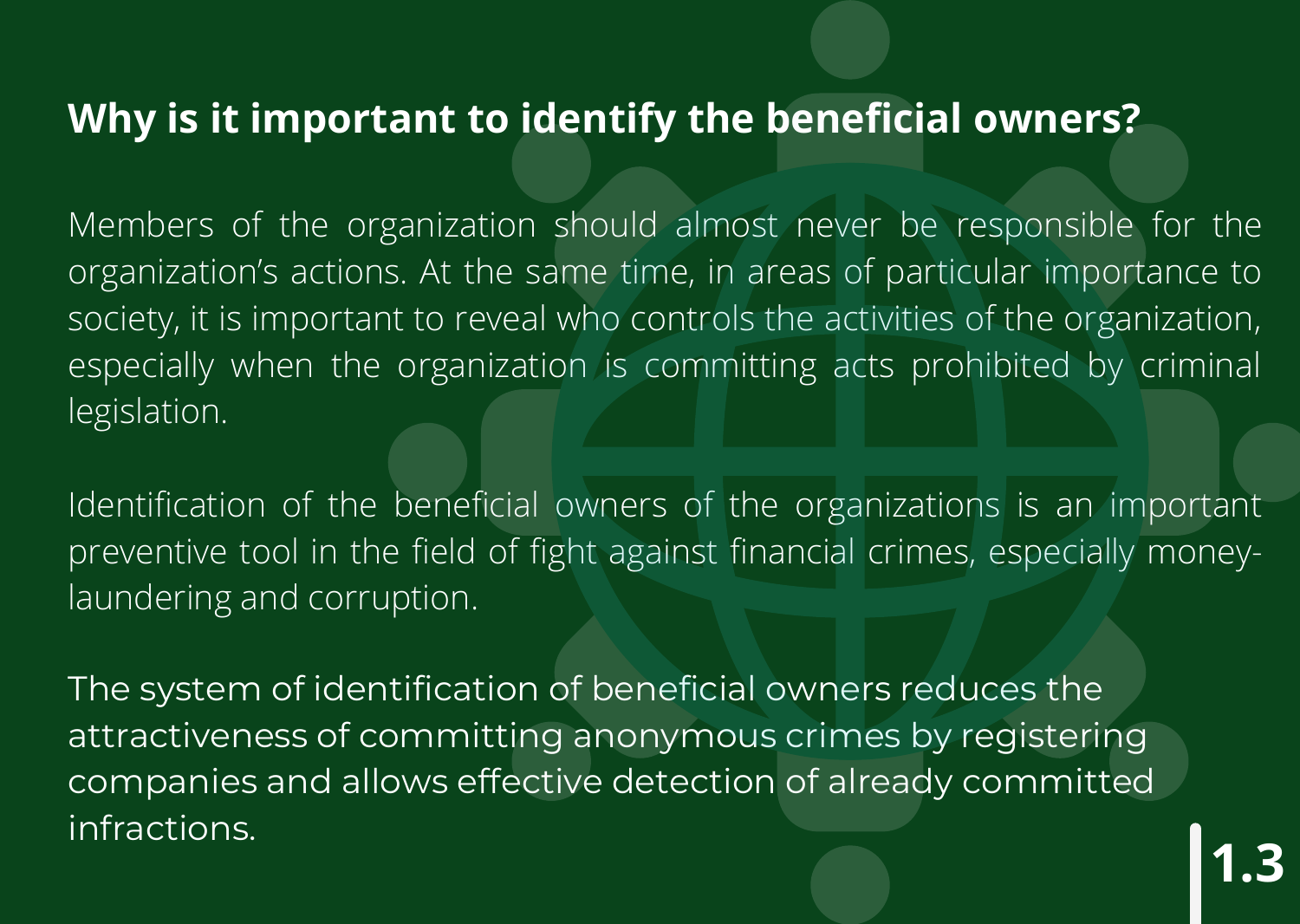# **WHICH ORGANIZATIONS ARE REQUIRED TO SUBMIT <sup>A</sup>** 2**DECLARATION ON BENEFICIAL OWNERS AND HOW?**

The system of declaring beneficial owners has been introduced in Armenia in the mining sector since 2019. According to the legislative package adopted on June 3, 2021, the obligation to submit a declaration for legal entities arises in the following stages:

- **Starting from September 1, 2021** organizations of regulated public services sector and organizations providing audiovisual media services (TV and radio companies) will join the declaration system. These companies submit declarations **until November 1, 2021.**
- **From January 1, 2022** all commercial organizations (limited liability companies, joint stock companies, etc.) join the declaration system, except for those limited liability companies whose participants are only individuals (there is no company in the list of participants). These companies submit declarations **until March 1, 2022**.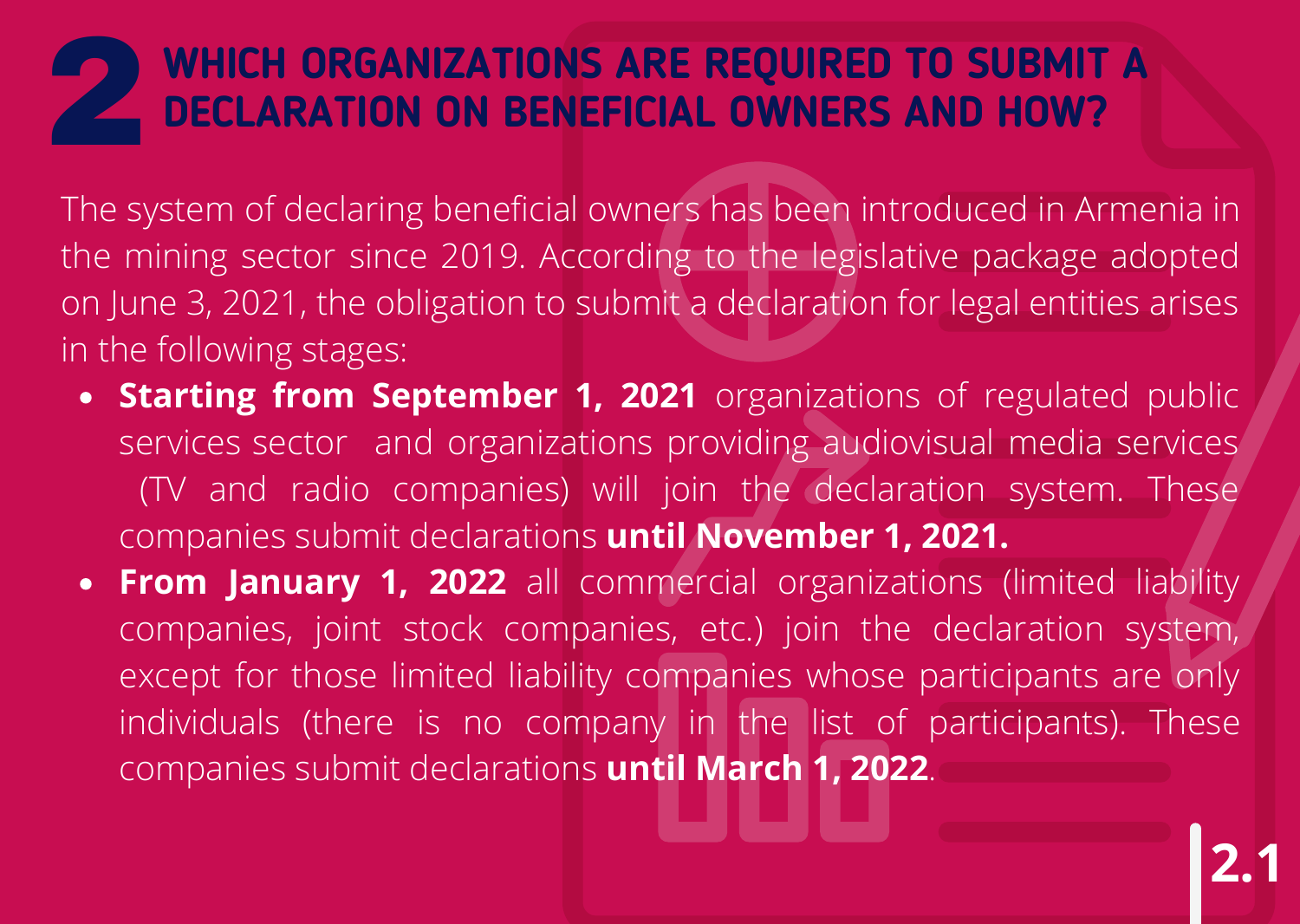**From January 1, 2023** the limited liability companies having only individual participants, as well as all non-commercial organizations (NGOs, foundations, parties, etc.) also join the declaration system. These organizations submit a declaration **by March 1, 2023**.

The data should be submitted through **[bo.e-register.am](http://bo.e-register.am/)** webpage and updated within 40 days after it became known about the change of a beneficial owner.

If no change occurs during the year, the organization confirms through the electronic system that the data of beneficial owners is up to date, each year until February 20.

The form of the declaration was approved by order of the Minister of Justice of the Republic of Armenia. August 8, 2021 No. 416-N.Th e declaration form is available **[online](http://www.arlis.am/DocumentView.aspx?DocID=155465)**.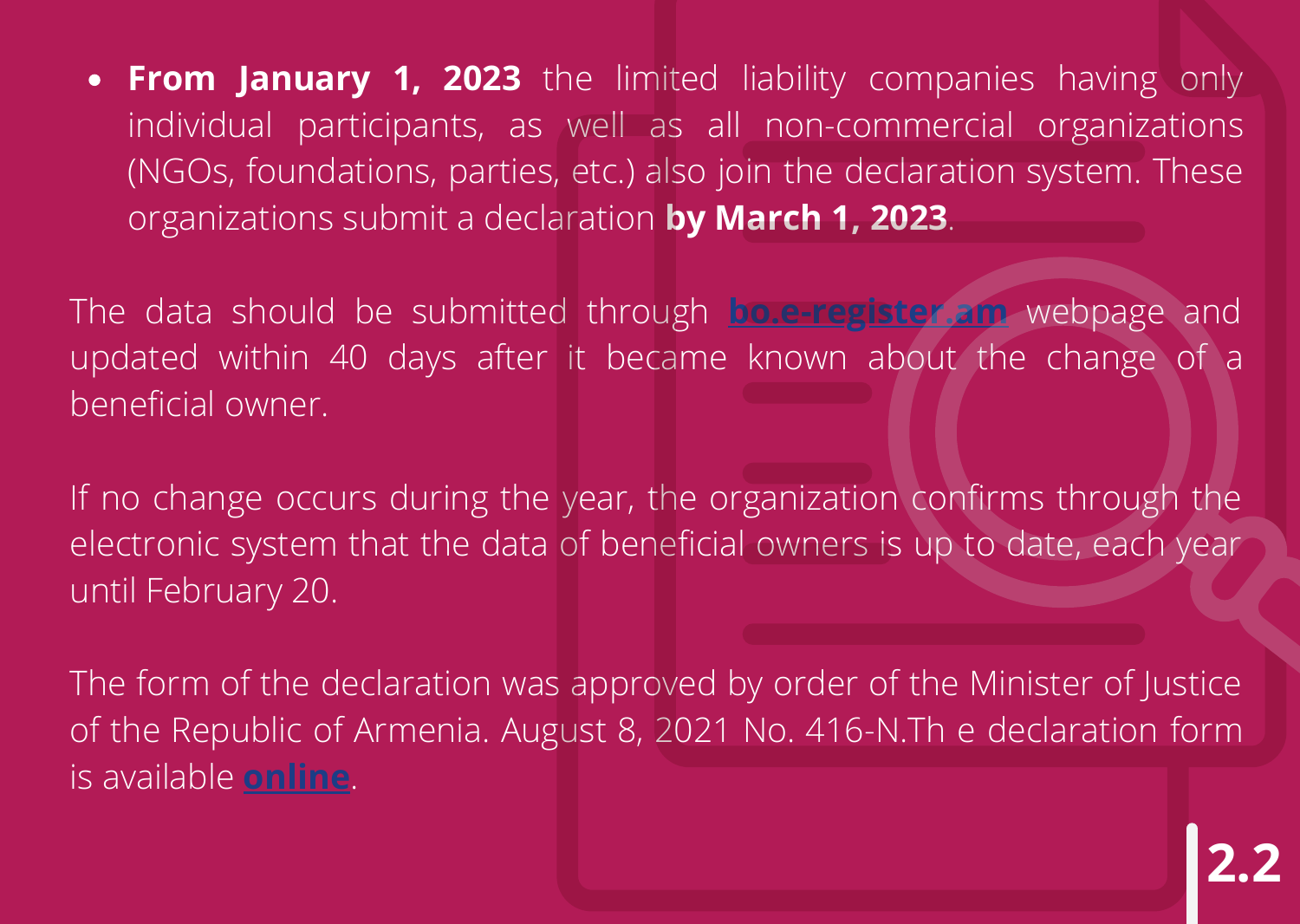### 3 **WHAT SANCTIONS WILL BE APPLIED FOR VIOLATING THE RULES OF DISCLOSURE OF BENEFICIAL OWNERS?**

Violation of the legal rules related to the declaration of beneficial ownership can cause three legal consequences:

Administrative liability

The administrative liability can be applied to the responsible official of the organization (for example, executive director, chairman) for the following actions:

- Not submitting the declaration,
- Submitting the declaration with violation of procedures,
- Negligent submission of inaccurate or incomplete data,
- Violation of rules of due diligence.

If after initiating administrative proceedings and before adopting a decision applying administrative sanctions a violation of law is eliminated the person shall not be held liable.

**3.1**

*Administrative Offenses Code of RA, Article 169.29.*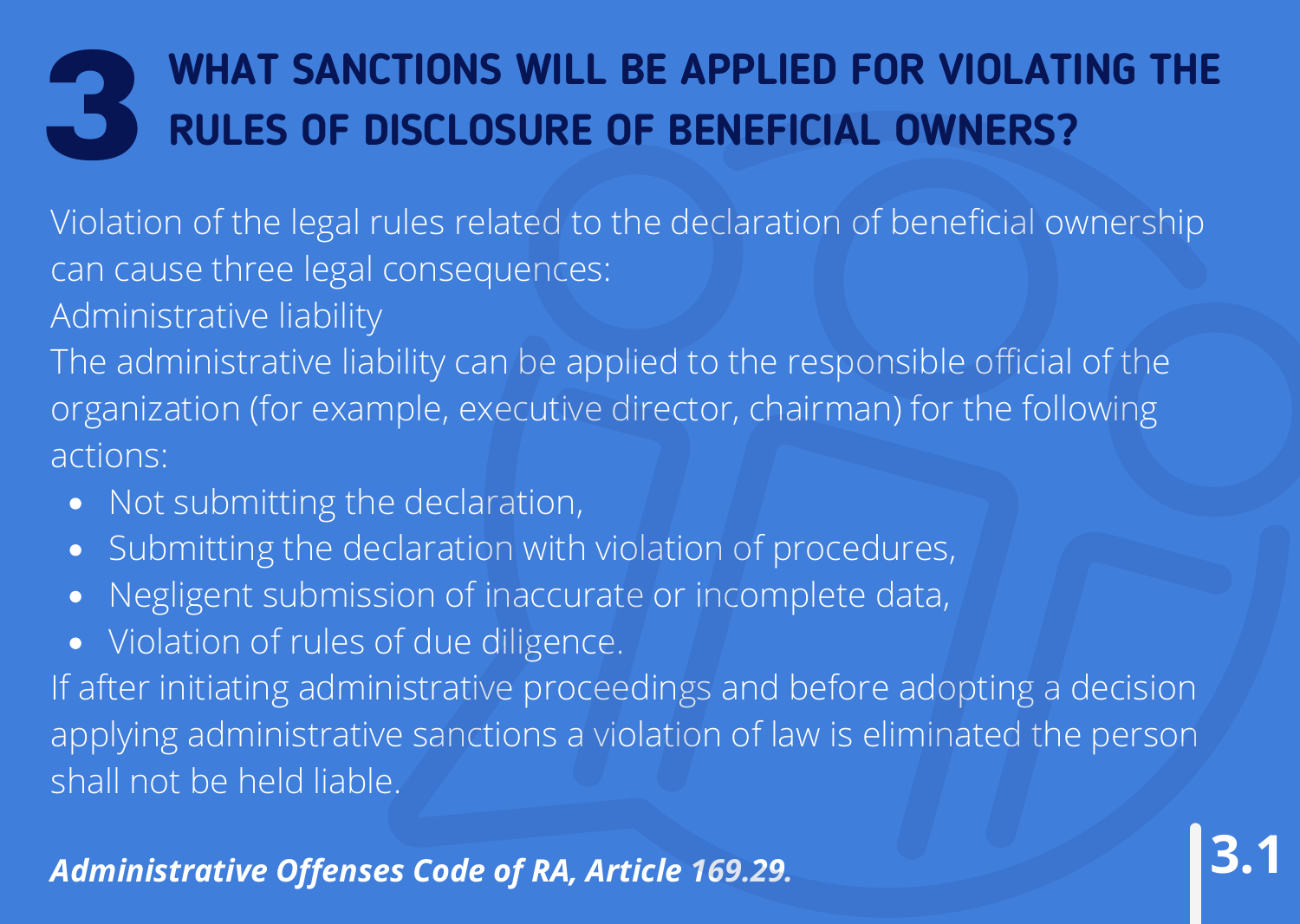#### **Criminal liability**

The criminal liability can be applied to the official of the organization, beneficial owner or the participant of the organization for the following intentional actions:

- Submitting false information or concealing the data that should be provided,
- Providing false information by the participant or beneficial owner to the organization submitting the declaration or concealing the data to be submitted or failure to respond to the inquiry of the mentioned organization.

#### **Liquidation of the legal entity by the court**

In case of failure to submit a declaration for three consecutive years or other repeated or gross violation of the legal rules of disclosure of the beneficial owners, the Agency for State Register of Legal Entities may apply to court requesting liquidation of the legal entity.

*Criminal Code of Ra, Article 216.1 (Article 294 of the New Criminal Code)*

*"On the state registration of legal entities, the state accounting of the allocated divisions, organizations of legal entities and individual entrepreneurs" Law, Part 6, Article 60.5*

**3.2**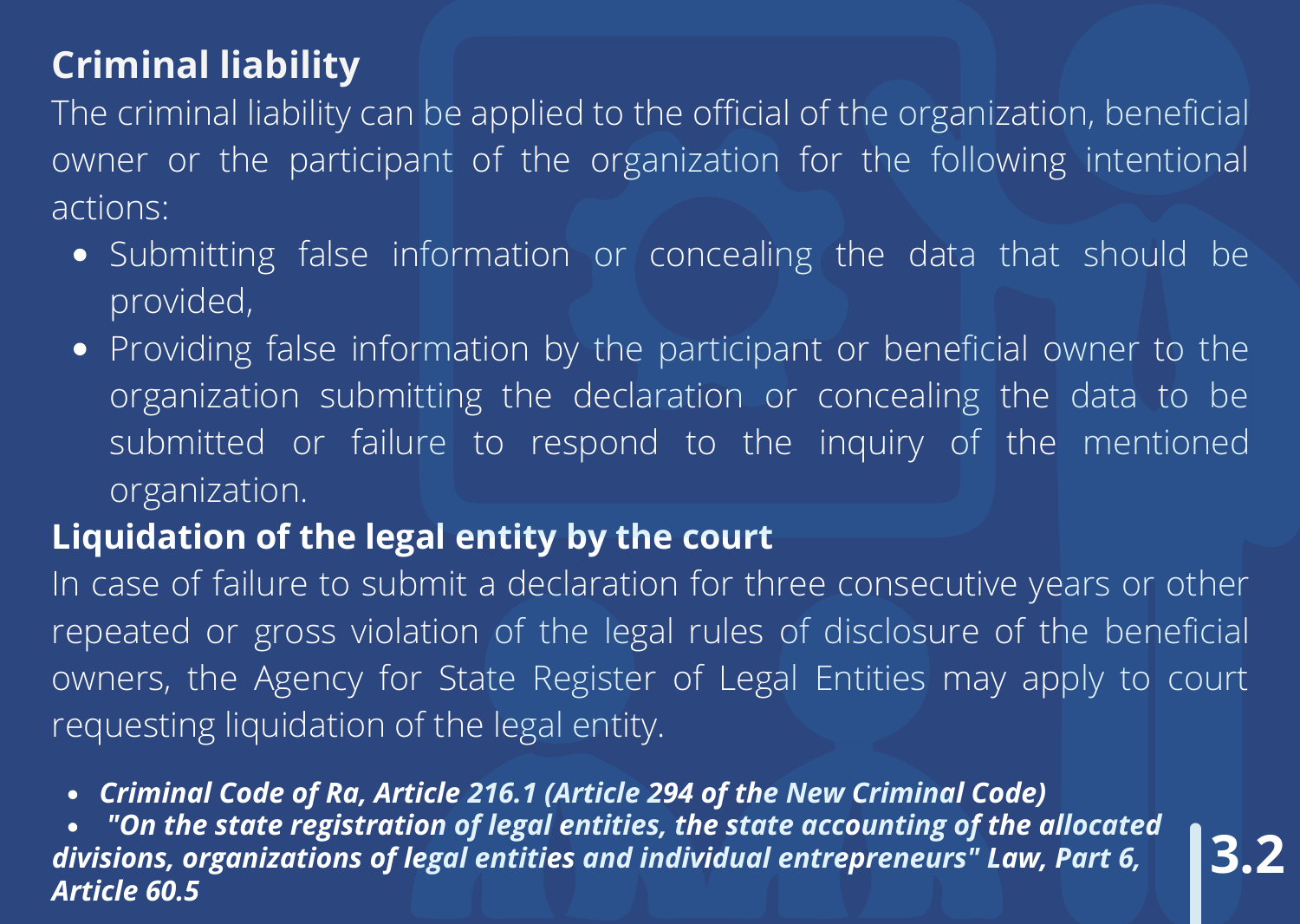# **HOW TO IDENTIFY THE BENEFICIAL OWNERS OF THE ORGANIZATION AND COMPLETE THE DECLARATION? ORGANIZATION AND COMPLETE THE DECLARATION?**

The person managing the organization (e.g. the executive director) must make a reasonable effort to identify the beneficial owners of the organization and get information about them.

For this purpose, the organization may send inquiries to its participants, including representatives of the participating organization, requesting information about beneficial owners. The organization may also conduct inquiries concerning persons they have suspicion could be beneficial owners. Aforementioned persons are obliged to answer the inquiries of the organization within 20 days.

The organization receives personal data of beneficial owners and documents confirming that they are beneficial owners, as well as other documents essential to complete the declaration.

 *"On the state registration of legal entities, the state accounting of the allocated divisions, organizations of legal entities and individual entrepreneurs" Law, Article 60.2*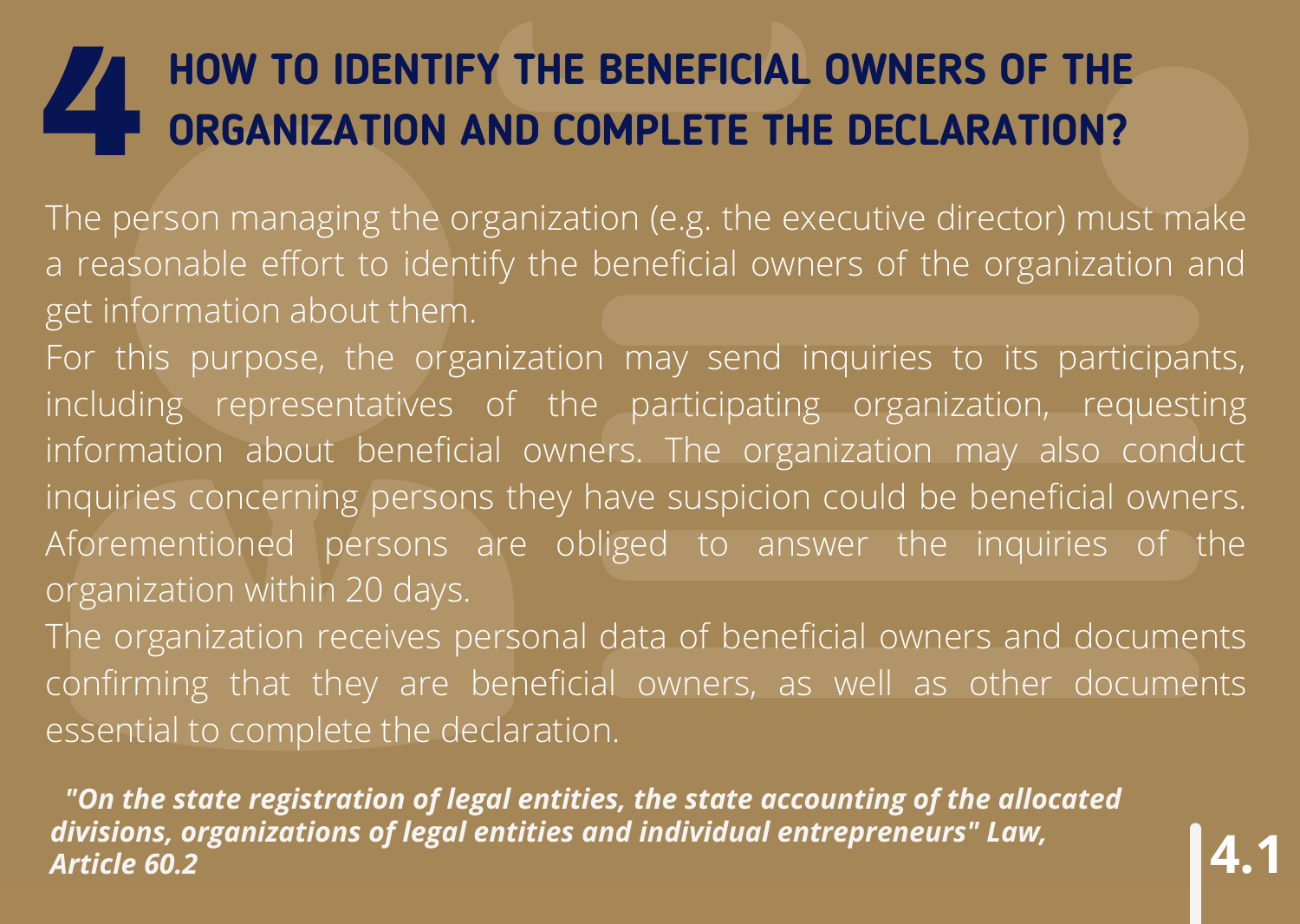• In case the beneficial owner of the organization is a foreign citizen, authorized and translated documents confirming the identity of the latter are submitted to the Agency for State Register of Legal Entities. Other documents are not submitted to the Agency for State Register of Legal Entities, but must be stored in the organization for at least five years from the moment the person concerned ceases to be the beneficial owner of the organization.

The declaration of beneficial owners should be submitted electronically through **[bo.e-register.am](http://bo.e-register.am/)** website by the director or an authorized representative of the organization. On the website, the fields applicable to the organization are filled in, an electronic signature is placed in the generated file, and it is sent to the Agency for State Register via electronic system.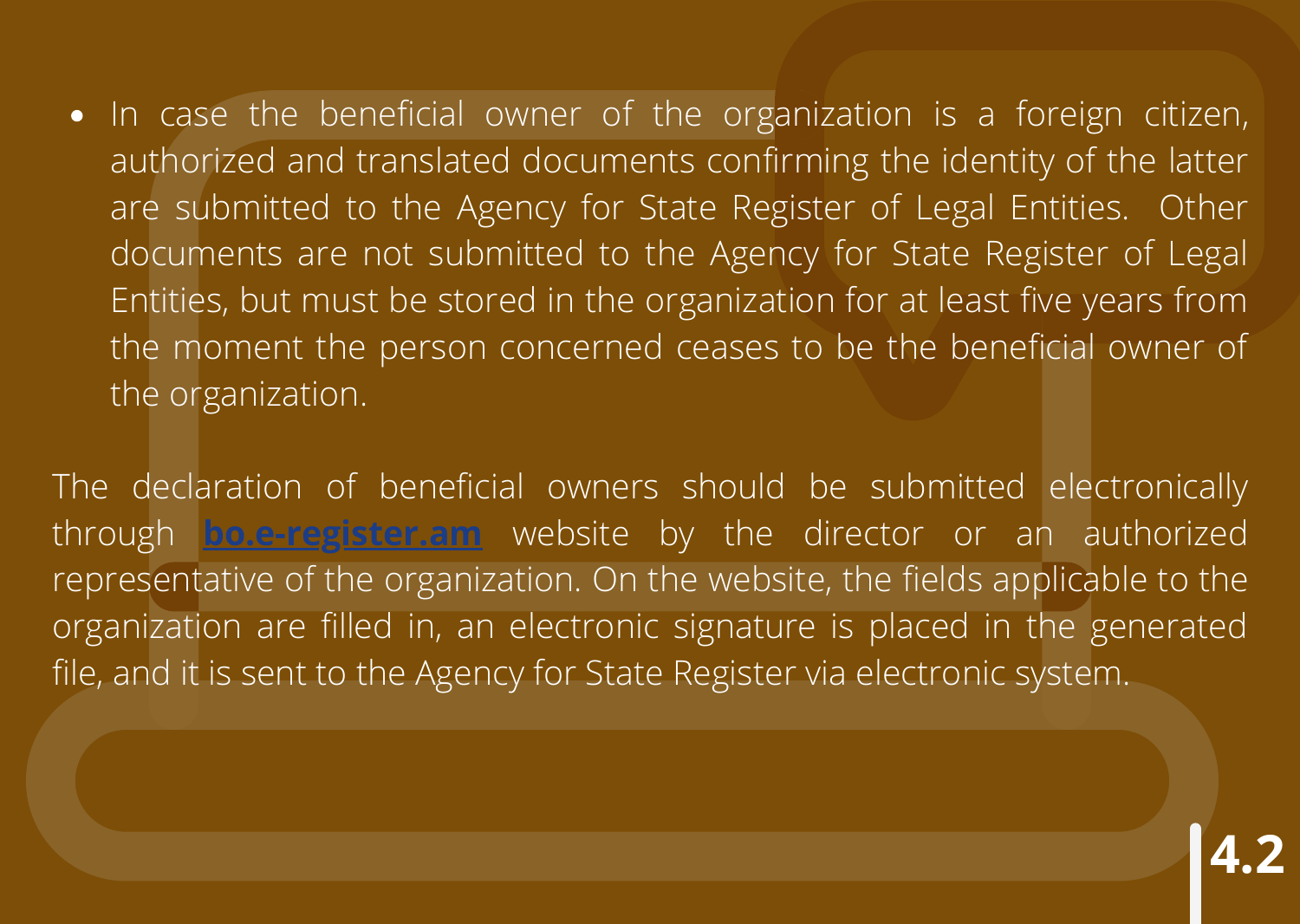## **Formation The information concerning beneficial owners of the organizations is available**<br>The information concerning beneficial owners of the organizations is available **HOW TO GET AND USE INFORMATION ON BENEFICIAL OWNERS?**

on the **[e-register.am](http://e-register.am/)** website. In the "search" section of the site, it is possible to search both organizations and beneficial owners. The data concerning beneficial owner can be:

- Viewed online as a declaration:
- Viewed as a chart showing the ownership chain of an organization;
- Printed or save as a PDF;  $\bullet$
- Downloaded in Json format.

Json (JavaScript Object Notation) format enables the display of text data in a systematic way. Once downloaded, the data can be analyzed using other computer tools. Extensive analysis of such data can reveal, for example, cases when the same people control organizations in a certain field, as well as artificial intermediary organizations often used in ownership chains of various organizations, and so on. Such data can be used, for example, by journalists to conduct investigations in areas having public interest or by public authorities to identify criminal schemes or financial abuses. **5.1**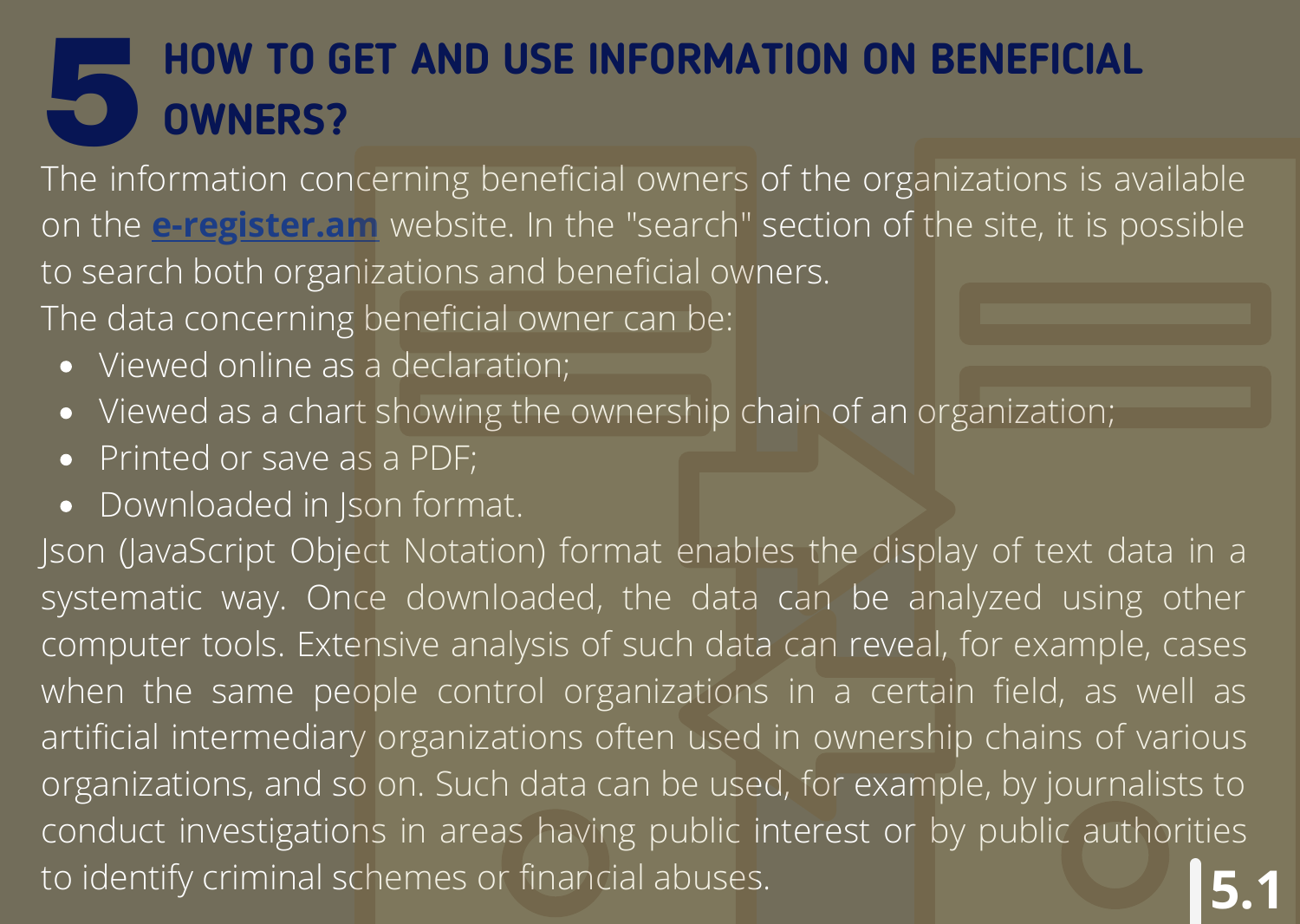For example, the beneficial owners register data of the United Kingdom and Ukraine were used to identify individuals involved in Beirut explosion of August 4, 2020.

The data of the UK beneficial ownership Register was also effectively used to identify illegally enriched officials for the purpose of confiscating the acquired property, as it happened in 2018 with the former Chairman of the International State Bank of Azerbaijan J. Hajiyev, who took out \$9 billion, from the country and with a part of laundered money bought several luxury and expensive real estate in the UK.

Early impacts of public registers of beneficial ownership: United Kingdom, Impact Story, April 2021, Open Ownership, 4, [online.](https://www.openownership.org/uploads/OO%20Impact%20Story%20UK.pdf)